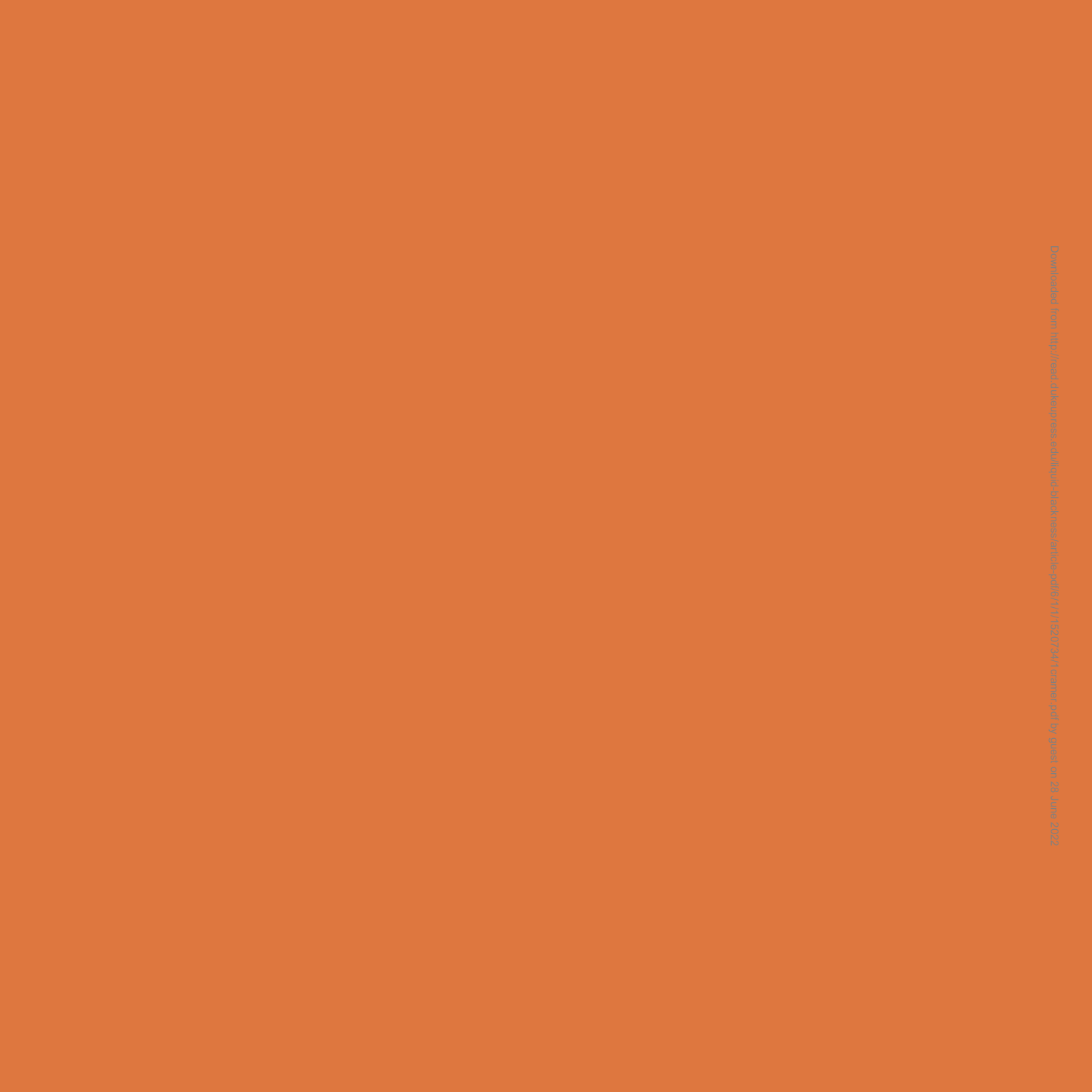## Editors' Notes

## **LAUREN MCLEOD CRAMER,** Coeditor in Chief

## **ALESSANDRA RAENGO,**

Founding Editor in Chief

**I** ssue 6, no. 1, "aesthetics," is the third issue of *liquid blackness: journal of aesthetics and black studies* published by Duke University Press and the conclusion to a trilogy—following vol. 5, no. 1, "liquidity," and vol. 5, no. 2, "blackness"—that identifies this journal's foundational concerns, originally outlined in Alessandra's 2014 essay "Blackness, Aesthetics, Liquidity" (*liquid blackness* 1, no. 2). Eight years ago the terms were in a different order, and strangely enough, we can pinpoint the moment this rearrangement took place: while grocery shopping for a "makeyour-own pizza party" for the Editorial Board meeting the following day, Alessandra was in a car accident. The Editorial Board was relieved that, despite the resulting whiplash, she was able to join the meeting, but we insisted the Founding Editor in Chief (the person with the clearest vision of the journal) should leave and seek medical treatment. Left temporarily alone, we improvised.

At the time we knew these three issues would clarify the central theoretical questions that inspire the art and research we publish, but this (admittedly unintentional) sequencing has in fact clarified how many of our concerns *depart from*, *lead to*, and *methodologically face* aesthetics. This rearrangement has helped us rethink conclusions we made years ago. And in the issues that follow these first three, we know these are the questions that will allow us to begin again. This is the "canted temporality" that emerges once one attends to blackness's invaginative relation to the philosophical project of aesthetics. In "completing"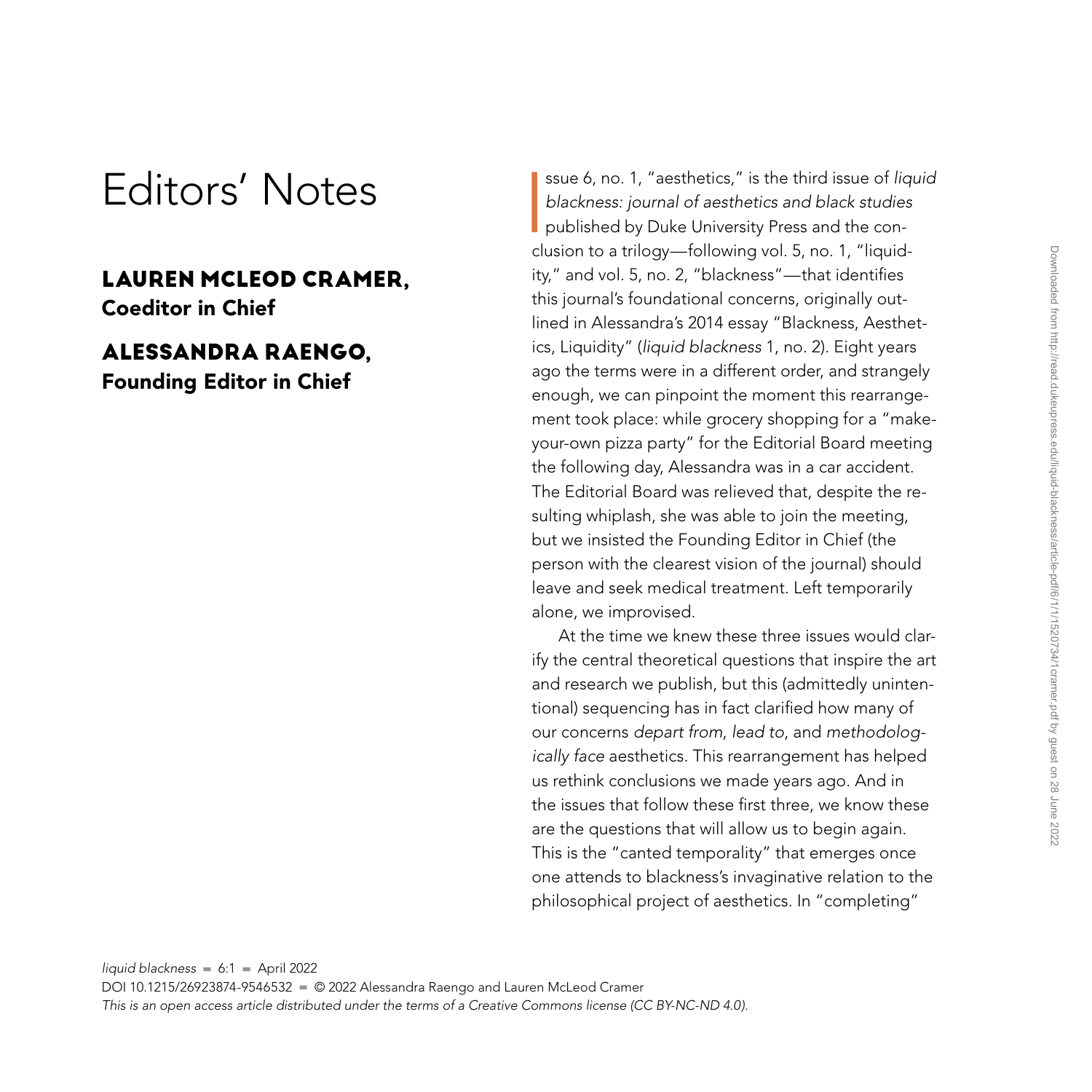the work we planned years ago, we move closer to "incompleteness." We will continue to improvise.

Indeed, the experience we've gained while doing this meticulous work has made our editorial process more nonsensical and/or undercommonsensical. It is not surprising that the challenging topics contributors have explored so far (capital, materiality, chromatic theory, polyrhythmia, abstraction, philology, ecocriticism, etc.) remain open and unresolved, but we might not have anticipated that the experience we've gained while doing this meticulous work would make our editorial process more nonsensical and/ or undercommonsensical. As previous introductions have explained, the *liquid blackness* research group was founded on relationships between advisers, advisees, colleagues, and friends—in fact, we joke about the fact that once a person joins the group, we never let them go. For instance, this issue features a conversation with an artist, Elissa Blount Moorhead, that is particularly dear to us because it was conducted by Michele Prettyman, the earliest adviser of the *liquid blackness* research group and builds on a collaborative project undertaken with Jenny Gunn, Daren Fowler, and Derrick Jones (artistically known as djones), in collaboration with Susan Sojourna Collier, Aggie Ebrahimi Bazaz, and Jade Petermon, who, together with Alessandra founded *AMPLIFY: media arts for collective strength*, in the wake of George Floyd's murder, to offer a dedicated showcase and safe space for our grieving and traumatized students. That project also benefited from the additional support of Alper Gobel, Gail McFarland, Jarred Biederstaedt,

Josh Cleveland, Matt Rowels, and Karin Smoot. These relationships have and will always be important, but they are not necessarily getting clearer: we practice disputes by swapping sides (defense and offense) in the hope of coming to a tie, and we often rely the most on people and labor that go unseen. We can attest to the fact that the relationship between former advisers/advisees that are now colleagues and friends is more intimate, but certainly not simpler. In the Blount Moorhead interview, the filmmaker describes the care of a collaborator who asks, "Are *you* okay? Are *you* okay?" "Are *you* sleeping?" "Are the ideas right? Is it what we need? Is it making sense in terms of what's already in the world and what we want in the world?" These are the same questions we asked Alessandra after her accident, and the answers seemed simple enough. Now, as we get more accustomed to working with each other, we know exactly how difficult these questions are not just to answer, but also to ask.

In this work we are discovering an iterative process in which we must urgently return to the things "we know." For example, precisely because we know all too well about the inequities in academic attribution, we must work *away* from the impulse to conceptual "ownership" that is ultimately never to the benefit of the communities in the most precarious professional positions. As a result, we acknowledge that the practice of citation, the most fundamental lesson we learn as scholars, has never been more complicated. Similarly, in the seemingly straightforward task of drafting journal bylaws, our intention was to outline the